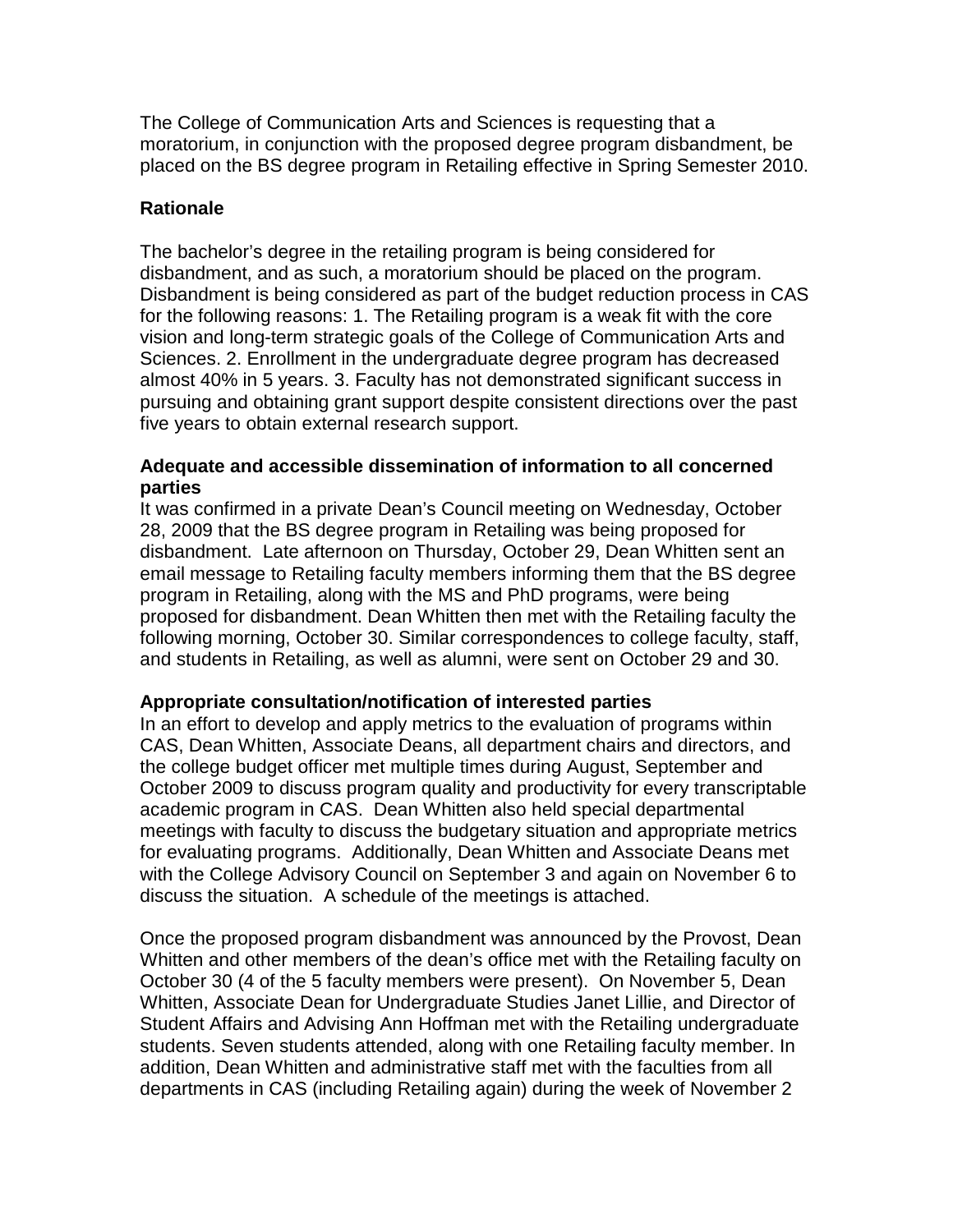through 6.

# **Appropriate consultation/notification of college governance.**

In addition to the September  $3<sup>rd</sup>$  College Advisory Council meeting, Dean Whitten and administrative staff consulted with the CAS College Advisory Council on the morning of November 6.

## **Appropriate consultation/notification of external stakeholders (e.g., alumni).**

Dean Whitten and Advancement Director Cara Boeff consulted via phone about the suggested proposal with available CAS Alumni Board members. Additionally, Dean Whitten and Cara Boeff made a number of phone calls to key donors regarding the proposed disbandment.

### **Summary feedback from constituents**

Not surprisingly, the collective Retailing faculty members were upset at the prospect of the program being disbanded. However, faculty members have offered to help with the process of graduating current students in the program. Of the seven undergraduate students who attended the meeting, four were freshman who were relieved to hear they would have an opportunity to complete their degree. The other three were juniors and seniors who were disappointed by the proposal and either had questions about where to pursue graduate education or had questions about impact on their employability. At the end of the meeting all students expressed that their questions had been answered.

### **Timetable for implementation.**

Academic advisors are preparing individual advising plans to be placed in the Electronic Academic Folder System (ESAF) for every student who has declared or made a preference for Retailing as their undergraduate major. Once the moratorium has been approved, all Retailing undergraduates will receive an email stating that their individual advising plan is in ESAF and they will be encouraged to make an advising appointment to review their individual plan. All currently enrolled students will be given an opportunity to complete their Retailing degree. Based on current enrollment numbers, we are planning on offering courses through Summer of 2012, with the proposed closing of the program to be effective for Fall 2012.

The impact beyond undergraduates in the Retailing is minimal. The Food Industry Management undergraduate degree program requires one retailing course (RET 460, Retailing Information Systems). Additional retailing course work is listed as part of a series of suggested electives from multiple units. Associate Dean for Undergraduate Studies, Janet Lillie, will speak with Associate